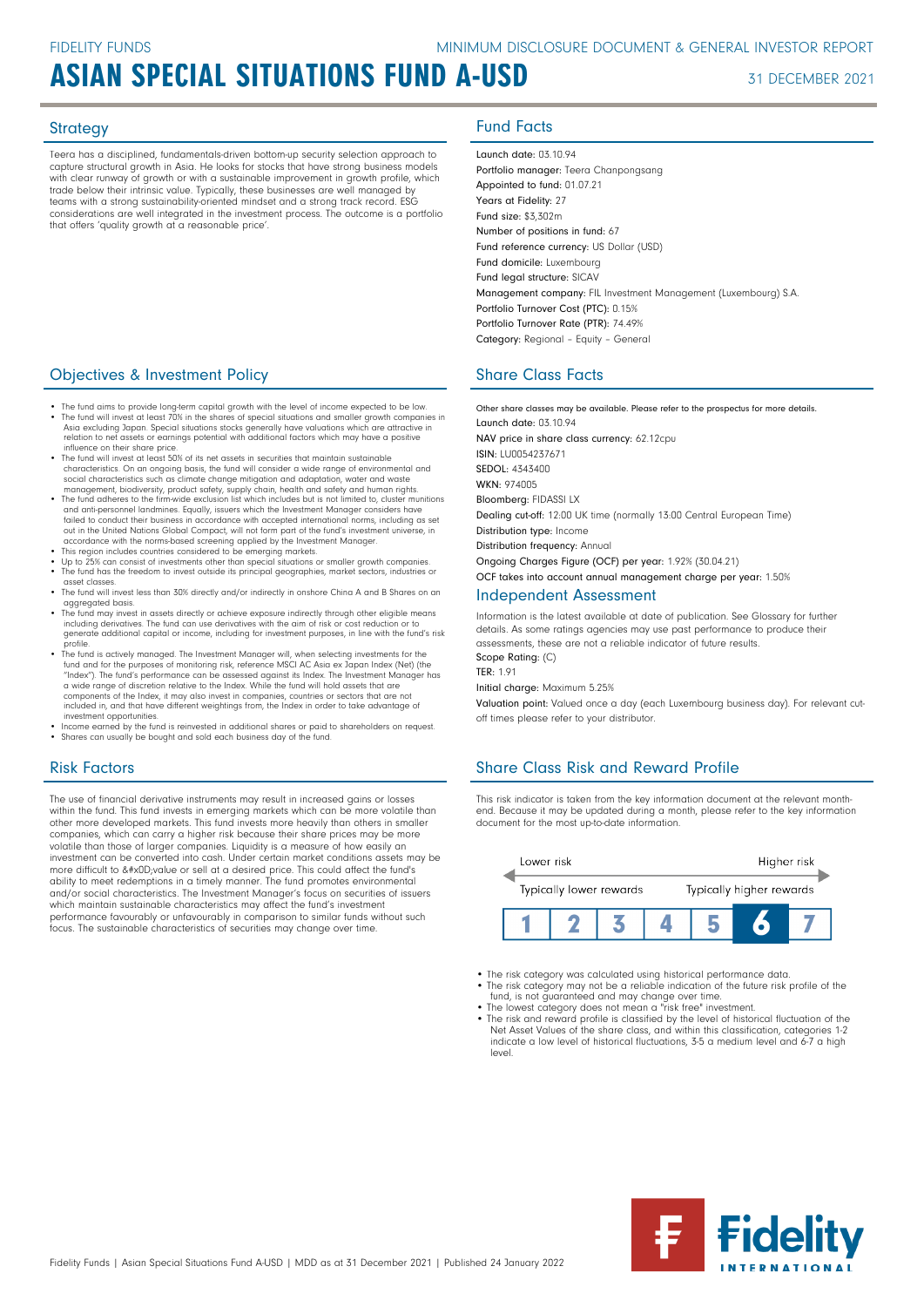Past performance is not a reliable indicator of future results. The fund's returns can be affected by fluctuations in currency exchange rates.

### Performance Comparator(s)

| Peer Group Universe        | Morningstar EAA Fund Asia ex-Japan Equity |
|----------------------------|-------------------------------------------|
| Market index from 01.08.14 | MSCI AC Asia ex Japan Index (Net)         |

Market index is for comparative purposes only unless specifically referenced in the Objectives & Investment Policy on page 1. The same index is used in the positioning tables on this factsheet. Where the effective date for the current market index is after the share class launch date, full history is available from Fidelity.

Cumulative performance in USD (rebased to 100)



Performance is shown for the last five years (or since launch for funds launched within that period).

### Performance for calendar years in USD (%)





### Annual return in USD (%)

**Fund** Index

| Highest annual return | 123.98 (29.02.2000) |
|-----------------------|---------------------|
| Lowest annual return  | -56.89 (31.07.1998) |

## Performance to 31.12.21 in USD (%)

|                         |                          |                |            |        |      |      | Since            |
|-------------------------|--------------------------|----------------|------------|--------|------|------|------------------|
|                         | 1m                       | 3 <sub>m</sub> | <b>YTD</b> | 1yr    | 3yr  | 5yr  | 03.10.94*        |
| Fund cumulative growth  | 1.1                      | $-2.4$         | $-6.0$     | $-6.0$ | 37.2 | 65.9 | 544.9            |
| Index cumulative growth | 1.4                      | $-1.2$         | $-4.7$     | $-4.7$ | 40.8 | 70.8 | 253.5            |
| Fund annualised growth  | $\overline{\phantom{a}}$ | $\sim$         | $\sim$     | $-6.0$ | 11.1 | 10.7 | $\overline{1}$ . |
| Index annualised growth | $\sim$                   | $\sim$         | $\sim$     | $-4.7$ | 12.1 | 11.3 | 4.7              |

Source of fund performance and volatility and risk measures is Fidelity. Performance is excluding initial charge.

Basis: nav-nav with income reinvested, in USD, net of fees.

Market indices are sourced from RIMES and other data is sourced from third-party providers such as Morningstar.

\*Performance commencement date.

Performance is calculated for the portfolio. The individual investor performance may differ as a result of initial fees, the actual investment date, the date of reinvestment and dividend withholding tax.

### Definition of terms:

Annualised performance: Annualised performance show longer term performance rescaled to a 1 year period. Annualised performance is the average return per year over the period. Actual annual figures are available to the investor on request.

Equity: the percentage of the fund that is currently invested in the equity market.

Highest & Lowest return: The highest and lowest returns for any 1 year over the period since inception have been shown.

NAV: The net asset value represents the assets of a Fund less its liabilities.

Other: the value of any non-equity investments (excluding cash funds) expressed as a percentage of fund TNA.

Uninvested cash: this is 100% minus the fund's Equity exposure and minus Other. This leaves any residual cash exposure that is not invested in shares or via derivatives. % TNA: Data is presented as a percentage of TNA, which stands for Total Net Assets (the value of all the fund's assets after the deduction of any liabilities).

Fidelity Funds | Asian Special Situations Fund A-USD | MDD as at 31 December 2021 | Published 24 January 2022

Performance for 12 month periods in USD (%)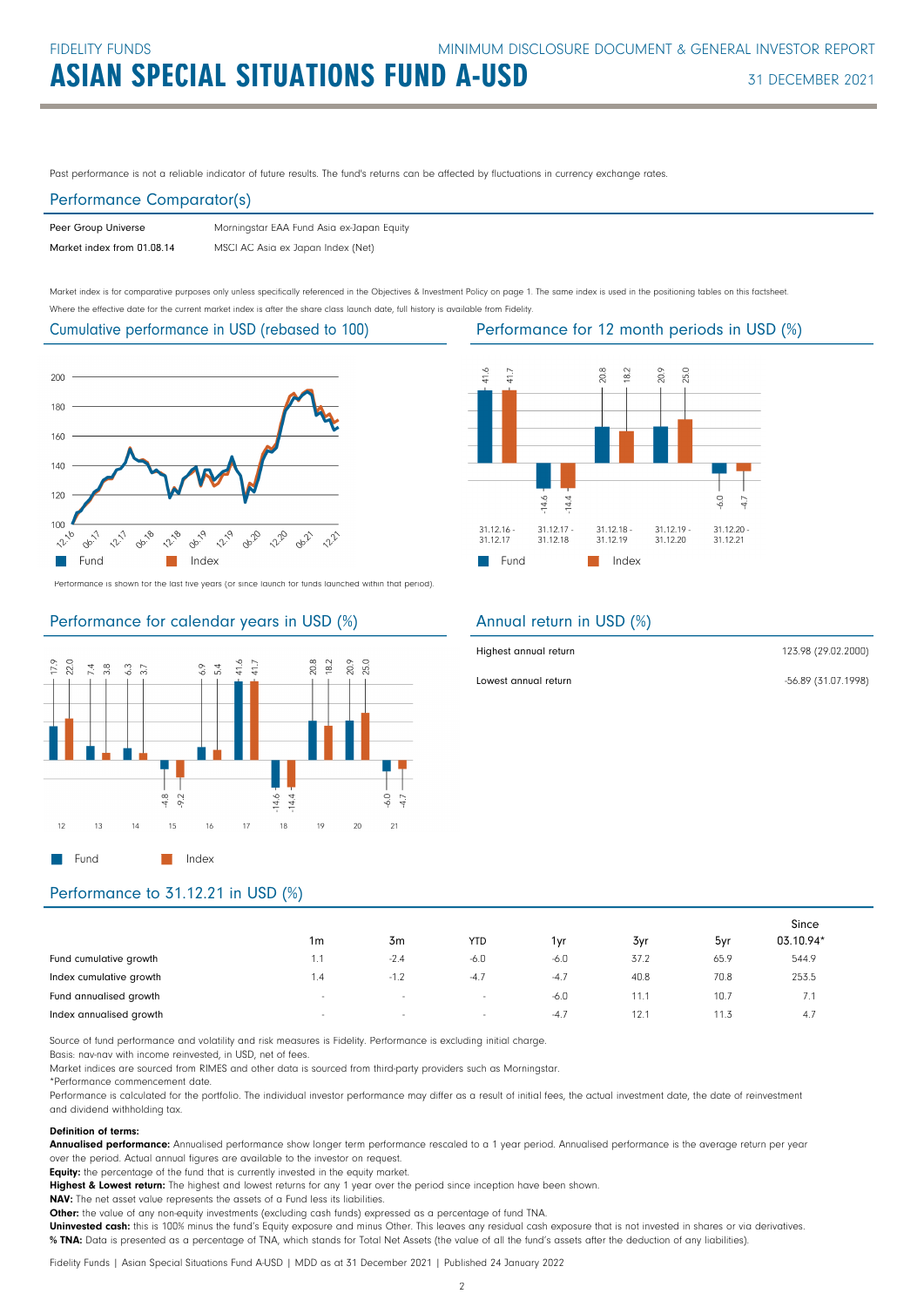| <b>GICS Sector</b>            | Fund | Index | Relative |
|-------------------------------|------|-------|----------|
|                               |      |       |          |
| Information Technology        | 29.8 | 25.9  | 3.9      |
| Financials                    | 25.2 | 18.6  | 6.6      |
| <b>Consumer Discretionary</b> | 16.5 | 14.6  | 1.9      |
| <b>Communication Services</b> | 11.5 | 10.5  | 1.0      |
| <b>Consumer Staples</b>       | 5.3  | 5.0   | 0.3      |
| <b>Health Care</b>            | 3.6  | 4.4   | $-0.9$   |
| Industrials                   | 2.5  | 6.3   | $-3.8$   |
| Materials                     | 2.3  | 5.2   | $-3.0$   |
| Energy                        | 0.6  | 2.9   | $-2.3$   |
| <b>Utilities</b>              | 0.6  | 2.8   | $-2.3$   |
| <b>Real Estate</b>            | 0.0  | 3.7   | $-3.7$   |
| <b>Total Sector Exposure</b>  | 97.8 | 100.0 |          |
| Other Index / Unclassified    | 0.0  | 0.0   |          |
| <b>Total Equity Exposure</b>  | 97.8 | 100.0 |          |

### Sector/Industry Exposure (% TNA) Market Capitalisation Exposure (% TNA)

| <b>USD</b>                                           | Fund        | Index        | Relative |
|------------------------------------------------------|-------------|--------------|----------|
| $>10$ bn                                             | 87.4        | 79.7         | 7.7      |
| 5-10 <sub>bn</sub>                                   | 4.8         | 11.6         | $-6.8$   |
| $1-5bn$                                              | 4.6         | 6.4          | $-1.8$   |
| $0-1$ bn                                             | 0.2         | 0.0          | 0.2      |
| <b>Total Market Cap Exposure</b>                     | 97.0        | 97.7         |          |
| Index / Unclassified<br><b>Total Equity Exposure</b> | 0.8<br>97.8 | 2.3<br>100.0 |          |

### Geographic Exposure (% TNA) Regional Exposure (% TNA)

|                                  | Fund | Index | Relative |                                |
|----------------------------------|------|-------|----------|--------------------------------|
| China                            | 30.9 | 36.7  | $-5.8$   | <b>Emerging Asia</b>           |
| Korea (South)                    | 16.6 | 14.6  | 2.0      | Asia Pacific (ex-Japan)        |
| Taiwan                           | 16.3 | 18.4  | $-2.0$   | North America                  |
| India                            | 16.2 | 14.2  | 2.0      |                                |
| Hong Kong                        | 10.6 | 7.1   | 3.5      |                                |
| Indonesia                        | 3.6  | 1.7   | 1.9      |                                |
| Singapore                        | 2.7  | 3.0   | $-0.3$   |                                |
| Thailand                         | 0.9  | 1.9   | $-1.0$   |                                |
| <b>USA</b>                       | 0.0  | 0.0   | 0.0      |                                |
| Malaysia                         | 0.0  | 1.6   | $-1.6$   |                                |
| Others                           | 0.0  | 0.8   | $-0.8$   | <b>Total Regional Exposure</b> |
| <b>Total Geographic Exposure</b> | 97.8 | 100.0 |          | Other Index / Unclassified     |
| Other Index / Unclassified       | 0.0  | 0.0   |          | <b>Total Equity Exposure</b>   |
| <b>Total Equity Exposure</b>     | 97.8 | 100.0 |          |                                |

|                         | Fund | Index | Relative |  |
|-------------------------|------|-------|----------|--|
| Emerging Asia           | 84.5 | 89.8  | $-5.4$   |  |
| Asia Pacific (ex-Japan) | 13.3 | 10.1  | 3.2      |  |
| North America           | 0.0  | 0.0   | 0.0      |  |
|                         |      |       |          |  |
|                         |      |       |          |  |

| <b>Total Regional Exposure</b> | 97.8 | 100.0 |
|--------------------------------|------|-------|
| Other Index / Unclassified     | n n  | 0.0   |
| <b>Total Equity Exposure</b>   | 978  | 100.0 |

### Top Positions (% TNA)

|                                                        | GICS Sector                   | Geographic Location | Fund | Index | Relative |
|--------------------------------------------------------|-------------------------------|---------------------|------|-------|----------|
| TAIWAN SEMICONDUCTOR MFG CO LTD Information Technology |                               | Taiwan              | 9.9  | 7.9   | 2.0      |
| SAMSUNG ELECTRONICS CO LTD                             | Information Technology        | Korea (South)       | 8.4  | 5.3   | 3.2      |
| TENCENT HLDGS LTD                                      | <b>Communication Services</b> | China               | 5.9  | 4.9   | 1.0      |
| AIA GROUP LTD                                          | <b>Financials</b>             | Hong Kong           | 5.4  | 1.8   | 3.6      |
| ALIBABA GROUP HOLDING LTD                              | <b>Consumer Discretionary</b> | China               | 3.8  | 3.4   | 0.4      |
| <b>HDEC BANK LTD</b>                                   | <b>Financials</b>             | India               | 3.5  | 0.0   | 3.5      |
| MEDIATEK INC                                           | Information Technology        | Taiwan              | 3.2  | 0.9   | 2.3      |
| <b>BANK CENTRAL ASIA TBK PT</b>                        | <b>Financials</b>             | Indonesia           | 3.0  | 0.4   | 2.6      |
| INFOSYS LTD                                            | Information Technology        | India               | 2.9  | 1.3   | 1.6      |
| NAVER CORP                                             | Communication Services        | Korea (South)       | 2.3  | 0.6   | 1.8      |

### Top Overweight Positions (% TNA)

|                                 | Fund | Index | Relative |
|---------------------------------|------|-------|----------|
| AIA GROUP ITD                   | 5.4  | 1.8   | 3.6      |
| <b>HDFC BANK LTD</b>            | 3.5  | 0.0   | 3.5      |
| SAMSUNG FLECTRONICS CO LTD      | 8.4  | 5.3   | 3.2      |
| BANK CENTRAL ASIA TBK PT        | 3.0  | 0.4   | 2.6      |
| MEDIATEK INC.                   | 3.2  | 0.9   | 2.3      |
| TAIWAN SEMICONDUCTOR MEG CO LTD | 9.9  | 7.9   | 2.0      |
| CHINA MENGNIU DAIRY CO          | 21   | 0.3   | 1.8      |
| NAVER CORP                      | 2.3  | 0.6   | 1.8      |
| CHINA MERCHANTS BANK CO LTD     | 2.3  | 0.6   | 1.7      |
| KWFICHOW MOUTAL CO LTD          | 2 N  | n 4   |          |

| Taiwan                            | 9.9 | 7.9 | 2.0 |  |
|-----------------------------------|-----|-----|-----|--|
| Korea (South)                     | 8.4 | 5.3 | 3.2 |  |
| China                             | 5.9 | 4.9 | 1.0 |  |
| Hong Kong                         | 5.4 | 1.8 | 3.6 |  |
| China                             | 3.8 | 3.4 | 0.4 |  |
| India                             | 3.5 | 0.0 | 3.5 |  |
| Taiwan                            | 3.2 | 0.9 | 2.3 |  |
| Indonesia                         | 3.0 | 0.4 | 2.6 |  |
| India                             | 2.9 | 1.3 | 1.6 |  |
| Korea (South)                     | 2.3 | 0.6 | 1.8 |  |
| Top Underweight Positions (% TNA) |     |     |     |  |

|                                   | Fund | Index | Relative |
|-----------------------------------|------|-------|----------|
| RELIANCE INDUSTRIES LTD           | 0.0  | 1.3   | $-1.3$   |
| CHINA CONSTRUCTION BANK           | 0.0  | 1.0   | $-1.0$   |
| <b>ICICI BANK LTD</b>             | 0.0  | 0.7   | $-0.7$   |
| HON HAI PRECISION INDUSTRY CO LTD | 0.0  | 0.7   | $-0.7$   |
| TATA CONSULTANCY SERVICES LTD     | 0.0  | 0.7   | $-0.7$   |
| DBS GROUP HLDGS LTD               | 0.0  | 0.6   | $-0.6$   |
| NIO INC                           | 0.0  | 0.6   | $-0.6$   |
| <b>BAIDU INC</b>                  | 0.0  | 0.6   | $-0.6$   |
| NFTFASF INC                       | 0.0  | 0.6   | $-0.6$   |
| <b>XIAOMI CORP</b>                | 0.0  | 0.5   | $-0.5$   |

Methodology: A position combines all equity investments (including derivatives) linked to an issuing company. Derivatives are included on an exposure basis so they reflect the<br>equivalent underlying shares needed to generat